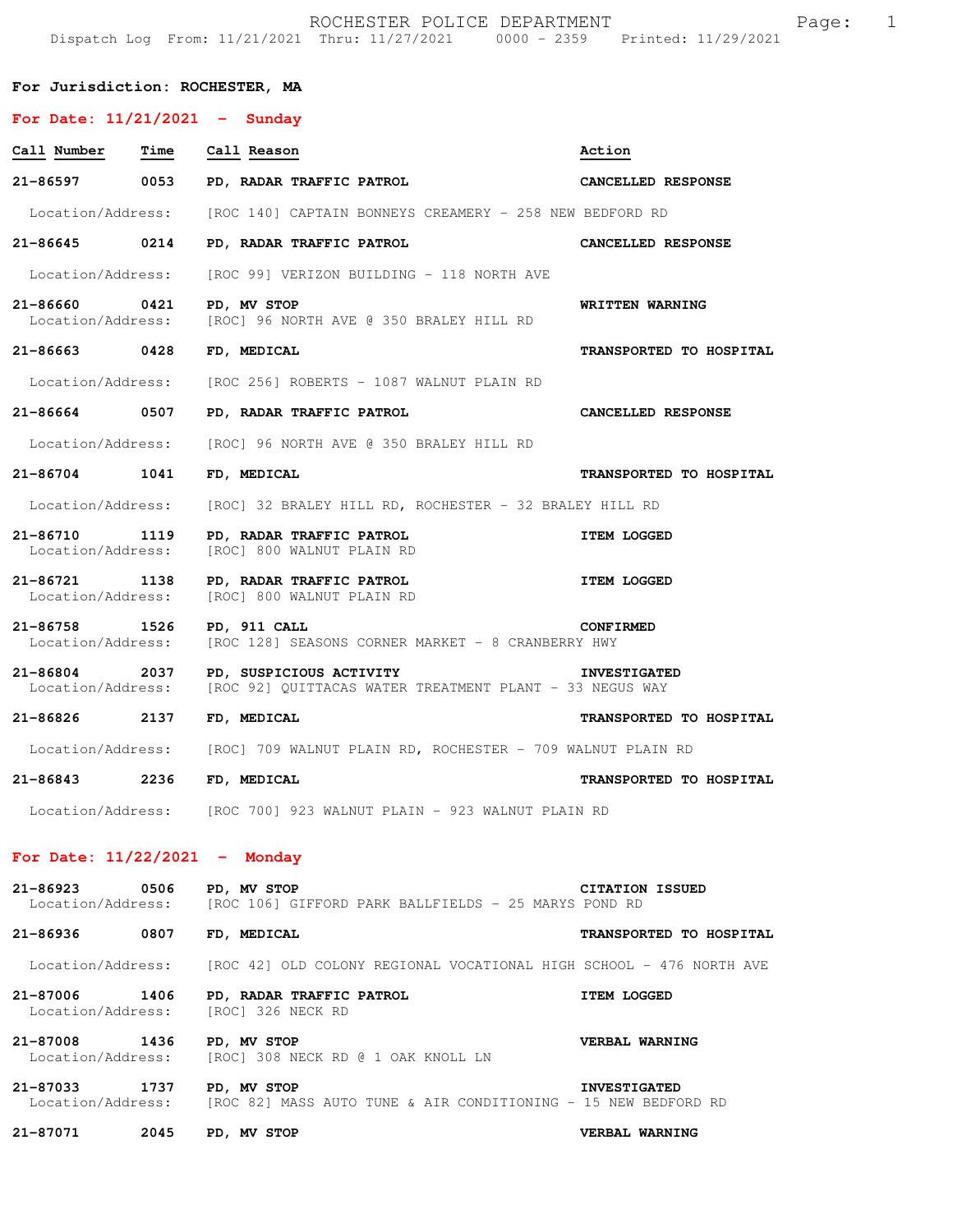|                                                                   | ROCHESTER POLICE DEPARTMENT<br>Dispatch Log From: 11/21/2021 Thru: 11/27/2021 0000 - 2359 Printed: 11/29/2021                                                                                                                                     |                          | $\overline{\phantom{0}}$ 2<br>Page: |  |
|-------------------------------------------------------------------|---------------------------------------------------------------------------------------------------------------------------------------------------------------------------------------------------------------------------------------------------|--------------------------|-------------------------------------|--|
|                                                                   | Location/Address: [ROC] 630 NEW BEDFORD RD @ 1 MARION RD                                                                                                                                                                                          |                          |                                     |  |
| 21-87081 2141 PD, MV STOP                                         | Location/Address: [ROC] 152 WALNUT PLAIN RD                                                                                                                                                                                                       | <b>VERBAL WARNING</b>    |                                     |  |
| 21-87084 2145 PD, MV STOP                                         | Location/Address: [ROC] 100 CLAPP RD                                                                                                                                                                                                              | <b>VERBAL WARNING</b>    |                                     |  |
| 21-87098 2224 PD, MV STOP                                         | Location/Address: [ROC 106] GIFFORD PARK BALLFIELDS - 25 MARYS POND RD                                                                                                                                                                            | <b>VERBAL WARNING</b>    |                                     |  |
| For Date: $11/23/2021$ - Tuesday                                  |                                                                                                                                                                                                                                                   |                          |                                     |  |
|                                                                   | 21-87156 0108 PD, RADAR TRAFFIC PATROL CANCELLED RESPONSE                                                                                                                                                                                         |                          |                                     |  |
|                                                                   | Location/Address: [ROC] 96 NORTH AVE @ 350 BRALEY HILL RD                                                                                                                                                                                         |                          |                                     |  |
| 21-87171 0142 PD, MV STOP                                         | Location/Address: [ROC] 96 NORTH AVE @ 350 BRALEY HILL RD                                                                                                                                                                                         | CITATION ISSUED          |                                     |  |
| 21-87190 0255 PD, MV STOP                                         | Location/Address: [ROC] 200 NORTH AVE                                                                                                                                                                                                             | VERBAL WARNING           |                                     |  |
| 21-87207 0444 PD, MV STOP                                         | Location/Address: [ROC] 96 NORTH AVE @ 350 BRALEY HILL RD                                                                                                                                                                                         | CITATION ISSUED          |                                     |  |
| 21-87212 0629 PD, MV STOP                                         | Location/Address: [ROC] 200 NORTH AVE                                                                                                                                                                                                             | <b>VERBAL WARNING</b>    |                                     |  |
|                                                                   | 21-87260 1047 PD, SUSPICIOUS ACTIVITY<br>Location (Address: $\frac{1800 \times 7391 \times 219 \text{ MATTADOISTETT} \text{ PD}}{210 \times 7391 \times 219 \text{ MATTADOISTETT} \text{ PD}}$<br>Location/Address: [ROC 739] 219 MATTAPOISETT RD | <b>INVESTIGATED</b>      |                                     |  |
|                                                                   | 21-87262 1124 PD, GENERAL SERVICES<br>Location/Address: [ROC 42] OLD COLONY REGIONAL VOCATIONAL HIGH SCHOOL - 476 NORTH AVE                                                                                                                       | <b>SERVICES RENDERED</b> |                                     |  |
| 21-87309 1821 PD, MV STOP                                         | Location/Address: [ROC 658] 12 NORTH AVE                                                                                                                                                                                                          | <b>VERBAL WARNING</b>    |                                     |  |
| 21-87316 1904 PD, MV ERRATIC<br>Location/Address: [ROC] COUNTY RD |                                                                                                                                                                                                                                                   | SERVICES RENDERED        |                                     |  |
| For Date: $11/24/2021$ - Wednesday                                |                                                                                                                                                                                                                                                   |                          |                                     |  |
| 21-87473 0717 PD, MV STOP                                         | Location/Address: [ROC] NEW BEDFORD RD                                                                                                                                                                                                            | WRITTEN WARNING          |                                     |  |
| 21-87485 0847 FD, FIRE ALARM                                      | Location/Address: [ROC 108] PLUMB CORNER PLAZA - 565 ROUNSEVILLE RD                                                                                                                                                                               | <b>FALSE ALARM</b>       |                                     |  |
| 21-87518 1107 PD, MV STOP                                         | Location/Address: [ROC] 735 WALNUT PLAIN RD @ 240 BURGESS AVE                                                                                                                                                                                     | WRITTEN WARNING          |                                     |  |
| 21-87527 1140 PD, MV STOP                                         | Location/Address: [ROC] MARYS POND RD                                                                                                                                                                                                             | VERBAL WARNING           |                                     |  |
| 21-87547 1345 PD, MV STOP                                         | Location/Address: [ROC] 405 COUNTY RD                                                                                                                                                                                                             | VERBAL WARNING           |                                     |  |
| 21-87555 1440 PD, MV STOP                                         | Location/Address: [ROC 189] LEONARDS POND - 283 MARYS POND RD                                                                                                                                                                                     | WRITTEN WARNING          |                                     |  |
| 21-87562 1528 FD, OUTSIDE FIRE                                    | Location/Address: [ROC] 43 GERRISH RD @ 601 NECK RD                                                                                                                                                                                               | <b>INVESTIGATED</b>      |                                     |  |
| 21-87565 1623 PD, MV STOP                                         | Location/Address: [ROC] 712 MARYS POND RD @ 75 COUNTY RD                                                                                                                                                                                          | <b>VERBAL WARNING</b>    |                                     |  |
|                                                                   | 21-87573 1708 PD, ASSIST OTHER AGENCY                                                                                                                                                                                                             | SERVICES RENDERED        |                                     |  |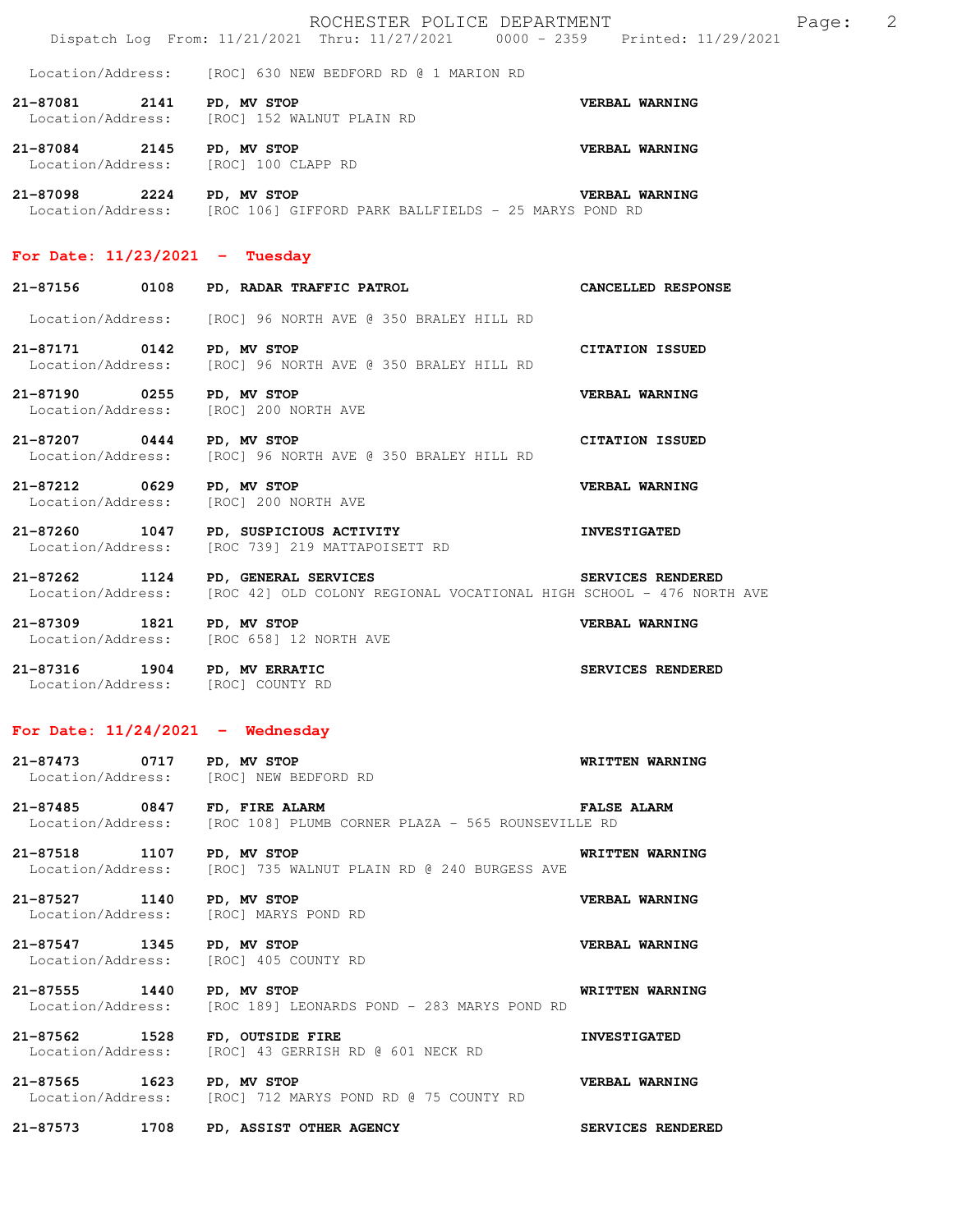ROCHESTER POLICE DEPARTMENT Page: 3 Dispatch Log From: 11/21/2021 Thru: 11/27/2021 0000 - 2359 Printed: 11/29/2021

Location/Address: [ROC] 512 HIGH ST

- **21-87583 1758 PD, MV STOP VERBAL WARNING**  Location/Address: [ROC] 139 MARION RD @ 1 WALNUT PLAIN RD
- **21-87590 1818 PD, MV STOP VERBAL WARNING**  Location/Address: [ROC] 278 HIGH ST

**21-87592 1823 PD, MV STOP VERBAL WARNING**  Location/Address: [ROC] 127 HIGH ST @ 1 MAYFLOWER LN

**21-87623 2028 PD, MV STOP VERBAL WARNING**  Location/Address: [ROC] 350 BRALEY HILL RD @ 96 NORTH AVE

**21-87627 2038 PD, MV STOP VERBAL WARNING**  Location/Address: [ROC] 285 COUNTY RD @ 537 HIGH ST

## **For Date: 11/25/2021 - Thursday**

- **21-87707 0132 PD, SUSPICIOUS ACTIVITY ITEM LOGGED**  Location/Address: [ROC 84] FRIENDS MARKETPLACE - 565 ROUNSEVILLE RD
- **21-87721 0245 PD, SUSPICIOUS ACTIVITY ITEM LOGGED**  Location/Address: [ROC 8] ROCHESTER SENIOR CENTER - 67 DEXTER LN
- **21-87803 1429 PD, MV LOCKOUT SERVICES RENDERED**  Location/Address: [ROC] 89 MARION RD
- **21-87819 1621 FD, MEDICAL TRANSPORTED TO HOSPITAL**
- Location/Address: [ROC 247] DECKER 405 NECK RD
- **21-87853 1832 PD, MV ERRATIC INVESTIGATED**  Location: [ROC] NORTH ST
- **21-87877 2103 PD, MV ERRATIC VERBAL WARNING**  Location/Address: [ROC] WALNUT PLAIN RD
- **21-87901 2156 PD, MV STOP VERBAL WARNING**  Location/Address: [ROC] 566 NORTH AVE @ 661 NECK RD

Location/Address: [ROC 678] 493 MARYS POND RD

**21-87921 2322 PD, MV STOP VERBAL WARNING**  Location/Address: [ROC] 49 MARION RD

## **For Date: 11/26/2021 - Friday**

| 21-88023<br>Location/Address: | 0859 | PD, ANIMAL CONTROL<br>[ROC] 303 NEW BEDFORD RD                | SERVICES RENDERED   |
|-------------------------------|------|---------------------------------------------------------------|---------------------|
| 21-88096                      | 1611 | PD, MV ERRATIC<br>Location/Address: [ROC] 593 WALNUT PLAIN RD | <b>INVESTIGATED</b> |
| 21-88113                      | 1707 | PD, SUSPICIOUS ACTIVITY                                       | <b>INVESTIGATED</b> |

**21-88124 1804 PD, BURGLAR ALARM INVESTIGATED**  Location/Address: [ROC 657] 192 MATTAPOISETT RD

## **For Date: 11/27/2021 - Saturday**

| 21-88245<br>Location/Address: | 0133 | PD, MV STOP<br>[ROC] 782 SNIPATUIT RD @ 286 NORTH AVE | VERBAL WARNING    |
|-------------------------------|------|-------------------------------------------------------|-------------------|
| 21-88295<br>Location/Address: | 0923 | PD, ASSIST OTHER AGENCY<br>[ROC] 9 HORSE NECK DR      | SERVICES RENDERED |

**21-88299 0934 FD, MEDICAL SERVICES RENDERED**